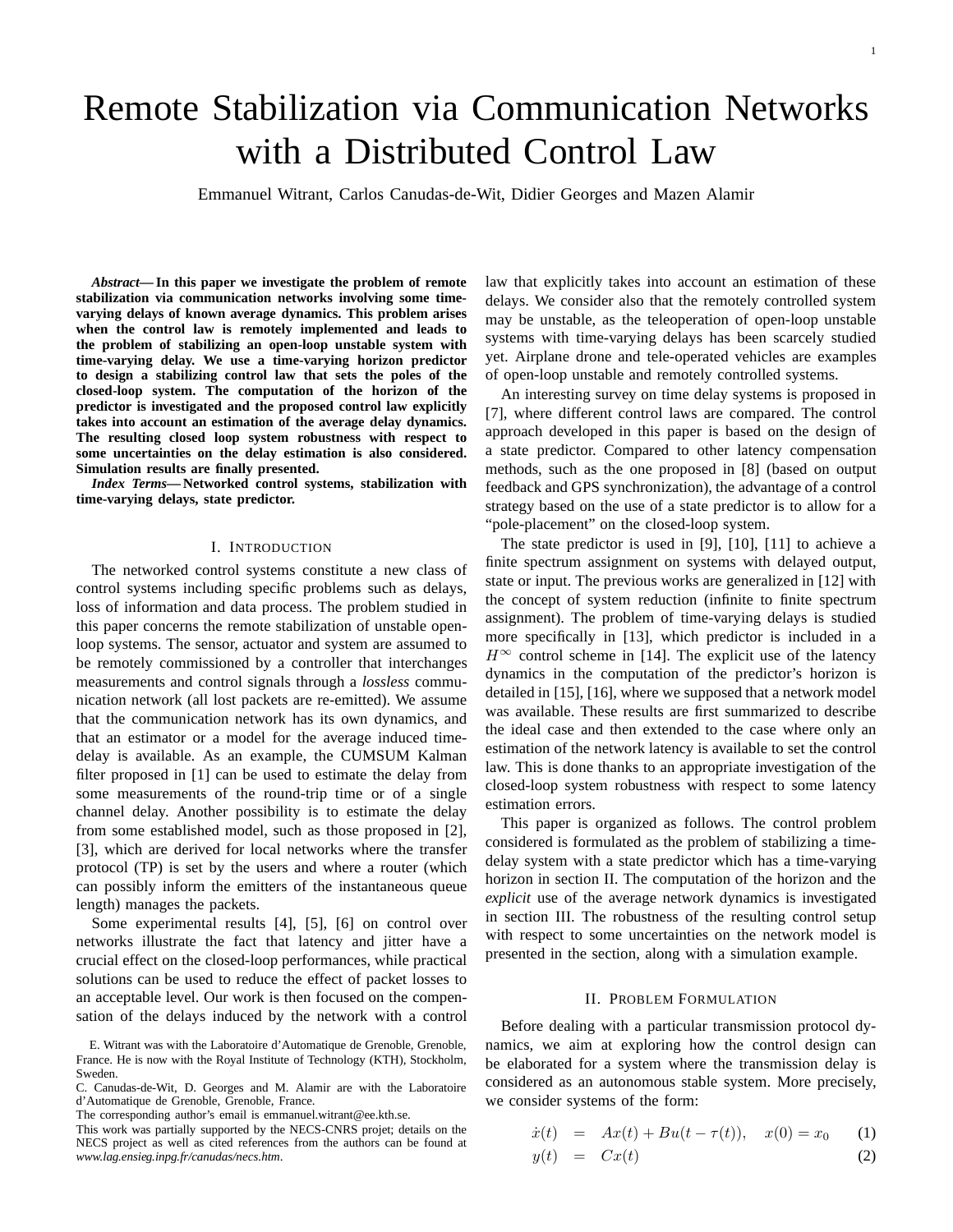

Fig. 1. Time-delay on the actuator (a) and measurement (b) signals.

$$
\dot{z}(t) = f(z(t), u_d(t)), \quad z(0) = z_0 \tag{3}
$$

$$
\tau(t) = h(z(t), u_d(t)) \tag{4}
$$

where  $x \in R^n$  is the internal state,  $u \in R$  is the control input,  $y \in R^m$  is the system output, and A, B, C are matrices of appropriate dimensions. The pairs  $(A, B)$  and  $(A, C)$  are assumed to be controllable and observable, respectively, but A may be unstable. The signal  $u_d(t)$  and the functions  $f(\cdot)$  and  $h(\cdot)$  are assumed to be some known continuous functions in this nominal case. These hypothesis will be relaxed later on the paper (section IV), where only the estimated dynamics are taken into account. Equation set (3)-(4) describes the internal delay dynamics representing the transmission channel. We assume that all solutions of model (3)-(4), have the following properties for all  $t \geq 0$ 

$$
\tau_{max} \ge \tau(t) \ge 0 \tag{5}
$$

$$
1 - \nu \geq \dot{\tau}(t) \tag{6}
$$

where  $\tau_{max} \geq 0$  is an upper bound of the time-variation of  $\tau(t)$  and  $1 > \nu > 0$  is an arbitrarily small constant determined by the delay dynamics. These two conditions on the delay are a direct consequence of the fact that we consider reliable transmission networks. To understand this, first note that the time-delay considered is the latency experienced by the transmitted signal and may be different from the delay measured on the network. From this point of view,  $\dot{\tau} = 1$  means that the signal considered is blocked in the communication link indefinitely since the latency grows as fast as the current time t, which contradicts the lossless data property.

The control setup is presented on Figure 1(a). This specific location of the delay, between the control setup and the system, is motivated by the fact that most of the destabilizing effect and technical difficulties to solve the problem come from this delay location. Indeed, if we consider an induced delay  $\tau_1(t)$ located between the system and the control setup, as in Figure 1(b), then we can set the control law

$$
u(t) = -K \left[ e^{A\tau_1} x(t - \tau_1(t)) + e^{At} \int_{t-\tau_1}^t e^{-A\theta} Bu(\theta) d\theta \right]
$$
  
= -Kx(t)

where  $\tau_1(t)$  is estimated or directly measured. Keeping track of the control input during the time  $[t - \tau_1, t]$ , the resulting closed-loop system has the dynamics

$$
\dot{x}(t) = (A - BK)x(t)
$$

and the remote stabilisation problem reduces to a traditional pole placement problem. An error in the predictor computation only introduces a consideration on the robustness with respect to some disturbances on the input signal. A setup with two delays is studied in an observer-based control scheme in [15] but will not be presented here.

#### *A. Control design*

Due to the inherent time-variation of the delay considered here, it is not possible to design a controller that imposes an invariant closed-loop spectrum. Instead, under certain weak conditions, we are able to set the eigenvalues of a *time-varying shifted* system, or equivalently we transform the time-invariant delayed unstable open-loop system, into a stable time-varying linear system. The control design proposed here is similar to the one used in [13] in an adaptive control context.

The system transformation is done by replacing the current time t by the shifted time coordinate  $t + \delta(t)$  in (1), which results in

$$
x'(t+\delta(t))=Ax(t+\delta(t))+Bu(t+\delta(t)-\tau(t+\delta(t))),\,\,(7)
$$

where  $x'(\cdot)$  is the derivative of  $x(\cdot)$  with respect to its argument and  $\delta(t)$  is a bounded and positive time-depending function. Defining  $\delta(t)$  as

$$
\delta(t) = \tau(t + \delta(t))\tag{8}
$$

and considering first the problem of state feedback stabilization, the eigenvalues of the time-varying shifted system (7) are set with the control input

$$
x(t + \delta) = e^{A\delta} \left[ x(t) + e^{At} \int_{t}^{t+\delta} e^{-A\theta} Bu(\theta - \tau(\theta)) d\theta \right]
$$
  
 
$$
u(t) = -Kx(t + \delta(t)).
$$
 (9)

The resulting closed-loop equation is then

$$
x'(t + \delta(t)) = (A - BK)x(t + \delta(t)) = A_{cl}x(t + \delta(t))
$$
 (10)

where  $A_{cl}$  is the closed loop state matrix, that can be made Hurwitz by the controllability hypothesis on the  $(A, B)$  pair.

#### *B. Stability analysis*

The stability analysis of the time-varying system (10) and the resulting constraints on the dynamics of  $\delta(t)$  is detailed in the following Lemma, which proof is given in [16].

*Lemma 2.1:* Assume that  $\exists \delta(t)$  satisfying (8), such that the control law (9) applied to system (7) leads to the closed-loop form (10). Then if the following conditions hold: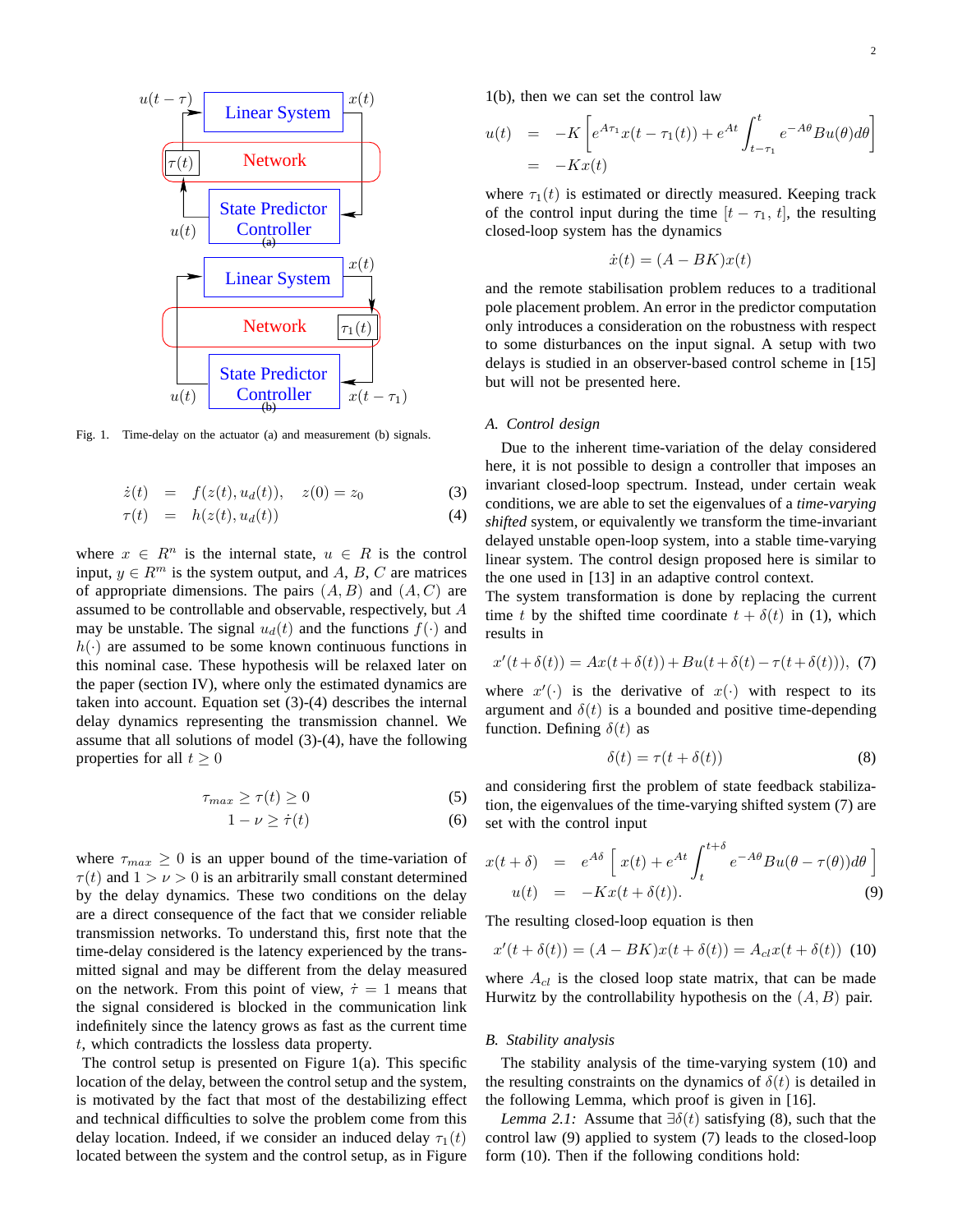- i) All the real parts of the eigenvalues of  $A_{cl}$  are in the open left hand side of the complex plane,
- ii)  $\infty > \delta_M \ge \delta(t) \ge 0$ ,
- iii)  $\infty > \rho > \delta(t) > -1$  with  $\rho$  an arbitrarily large positive constant.

then,  $\lim_{t\to\infty}||x(t+\delta(t))||=0 \quad \forall \ t+\delta(t)\geq \delta_0$  with  $\delta_0=$  $\delta(0)$  and for all bounded values of  $x(\delta_0)$ . Furthermore, the state  $x(t + \delta(t))$  is exponentially stable.

The stability result of the pervious lemma is applied to the system considered thanks to the following proposition.

Note that the hypotheses  $(ii)$  and  $(iii)$  of the previous Lemma are always satisfied for the delay models defined by (3)-(4) and satisfying the conditions (5)-(6). Indeed, hypothesis  $(ii)$  is clearly satisfied from the definition of  $\delta(t)$  and (5) while  $(iii)$  is obtained from (6). More precisely, taking the timederivative of (8) and from the fact that  $\dot{\tau}(t) \neq 1 \forall t$ , we can write

$$
\dot{\delta}(t) = \frac{d\tau(\zeta)/d\zeta}{1 - d\tau(\zeta)/d\zeta}
$$

Hypothesis  $(iii)$  is then satisfied if

$$
-1 < \frac{d\tau(\zeta)/d\zeta}{1 - d\tau(\zeta)/d\zeta} < \rho.
$$

The left part of this inequality clearly always holds since

$$
d\tau(\zeta)/d\zeta - 1 < d\tau(\zeta)/d\zeta \Leftrightarrow -1 < \frac{d\tau(\zeta)/d\zeta}{1 - d\tau(\zeta)/d\zeta}
$$

and the right part is also satisfied since (6) implies

$$
\frac{1}{\nu} \ge \frac{1}{1 - d\tau(\zeta)/d\zeta} \quad \text{and} \quad \frac{d\tau(\zeta)/d\zeta}{1 - d\tau(\zeta)/d\zeta} < \frac{1 - \nu}{\nu}
$$

Choosing  $\rho = \frac{1 - \nu}{\sqrt{\frac{1}{\nu}}}$  $\frac{\mu}{\nu}$  finally ensures that  $\rho$  is finite, from the properties of  $\nu$ .

We can then conclude on the stability of the closed loop system with the following corollary, which summarizes the previous discussion.

*Corollary 2.1:* The control law (9) applied to the system  $(1)-(4)$ , where the delay satisfies  $(5)-(6)$ , has a bounded solution and the system trajectories exponentially decrease to zero.

## III. COMPUTATION OF  $\delta(t)$  AND USE OF THE TIME-DELAY MODEL

The computation of the control law implies to continuously solve (8) for  $\delta(t)$  and to keep a history of the past control inputs during a time-interval  $[t - \tau(t), t]$ . The existence of a solution to this equation implies that  $\tau(\cdot)$  satisfies (5)-(6). It is solved analytically (for specific delay models) or numerically (time consuming) in [16]. A more convenient and efficient way to compute  $\delta(t)$  is to use directly the delay dynamics. This is achieved by first defining the function

$$
s(t) = \hat{\delta}(t) - \tau(t + \hat{\delta}(t))
$$
\n(11)

where  $\hat{\delta}(t)$  is the computed estimate of  $\delta(t)$ . The idea is to find a variation law for  $\delta$  such that the manifold  $s(t) = 0$  is rendered attractive and invariant, consequently ensuring that  $\delta$  converges asymptotically to  $\delta$ . In order to prevent for the numerical instabilities, the dynamics of  $s(t)$  is defined as

$$
\dot{s}(t) + \lambda s(t) = 0 \tag{12}
$$

where  $\lambda$  is a positive constant. Taking the derivative of (11) with respect to time and substituting  $\dot{s}$  in (12), we obtain

$$
\dot{\hat{\delta}} - \tau'(\hat{\zeta})(1 + \dot{\hat{\delta}}) + \lambda(\hat{\delta} - \tau(\hat{\zeta})) = 0 \tag{13}
$$

where  $\hat{\zeta}(t) = t + \hat{\delta}(t)$  and  $\tau'(\cdot)$  is the derivative of  $\tau(\cdot)$  with respect to its argument. From the previous equation, (12) is satisfied if  $\tau'(\cdot) \neq 1$  and the variation law  $\hat{\delta}(t)$  is set with

$$
\dot{\hat{\delta}}(t) = -\frac{\lambda \hat{\delta}}{1 - \tau'(\hat{\zeta})} + \frac{\tau'(\hat{\zeta}) + \lambda \tau(\hat{\zeta})}{1 - \tau'(\hat{\zeta})}
$$
(14)

This *explicit* expression for the dynamics of  $\hat{\delta}(t)$  then ensures that the approximate  $\delta(t)$  converges to the desired value  $\delta(t)$ , and that the function  $s(t)$  exponentially converges to zero. The convergence speed can be set arbitrarily fast by choosing  $\lambda$  sufficiently small, and we directly use the delay dynamics  $(\tau(\hat{\zeta})$  and  $\tau'(\hat{\zeta})$  are given by (3)-(4)). To illustrate the computation of  $\hat{\delta}$ , consider the case where  $\tau(t) = z(t)$ : (14) is then set using  $\tau(\hat{\zeta}) = z(\hat{\zeta})$  and  $\tau'(\hat{\zeta}) = z'(\hat{\zeta}) = z'(\hat{\zeta})$  $f(z(\hat{\zeta}), u_d(\hat{\zeta}))$ .

The influence of the dynamics of  $s(t)$  introduced in (11) on the closed-loop system is studied with the following lemma, which is a synthesis of the results presented in [17].

*Lemma 3.1:* Consider the closed-loop system described by

$$
x'(t+\delta) = A_{cl}x(t+\delta) + BK[x(t+\delta) - x(t+\hat{\delta})], \quad x(0) = x_0
$$
\n(15)

with  $\delta$  obtained from (14). If

- $\tau(t)$  satisfies the properties (5)-(6),
- $A_{cl}$  is a Hurwitz matrix,
- $0 < \lambda < \frac{1-\nu}{\sin^2(\lambda)}$  $\frac{1}{2|\hat{\delta}(0) - \tau(\hat{\delta}(0))|},$

then the trajectories of  $x(t + \delta)$  are asymptotically stable.

*Proof:* (Outline) The previous lemma is established from the fact that the stability of the transformed system

$$
\Sigma_t : x'(\zeta) = (A - BK)x(\zeta) + BKA \int_{-\epsilon_{\delta}}^0 x(\zeta + \theta) d\theta
$$

$$
-(BK)^2 \int_{-2\epsilon_{\delta}}^{-\epsilon_{\delta}} x(\zeta + \theta) d\theta
$$

where  $\epsilon_{\delta}(t) = \delta(t) - \hat{\delta}(t)$  and  $\zeta(t) = t + \delta(t)$ , implies the stability of (15). This transformed system is obtained using the Leibniz-Newton formula

$$
x'(\zeta) = (A - BK)x(\zeta) + BK \int_{-\epsilon_{\delta}}^{0} x'(\zeta + \theta)d\theta
$$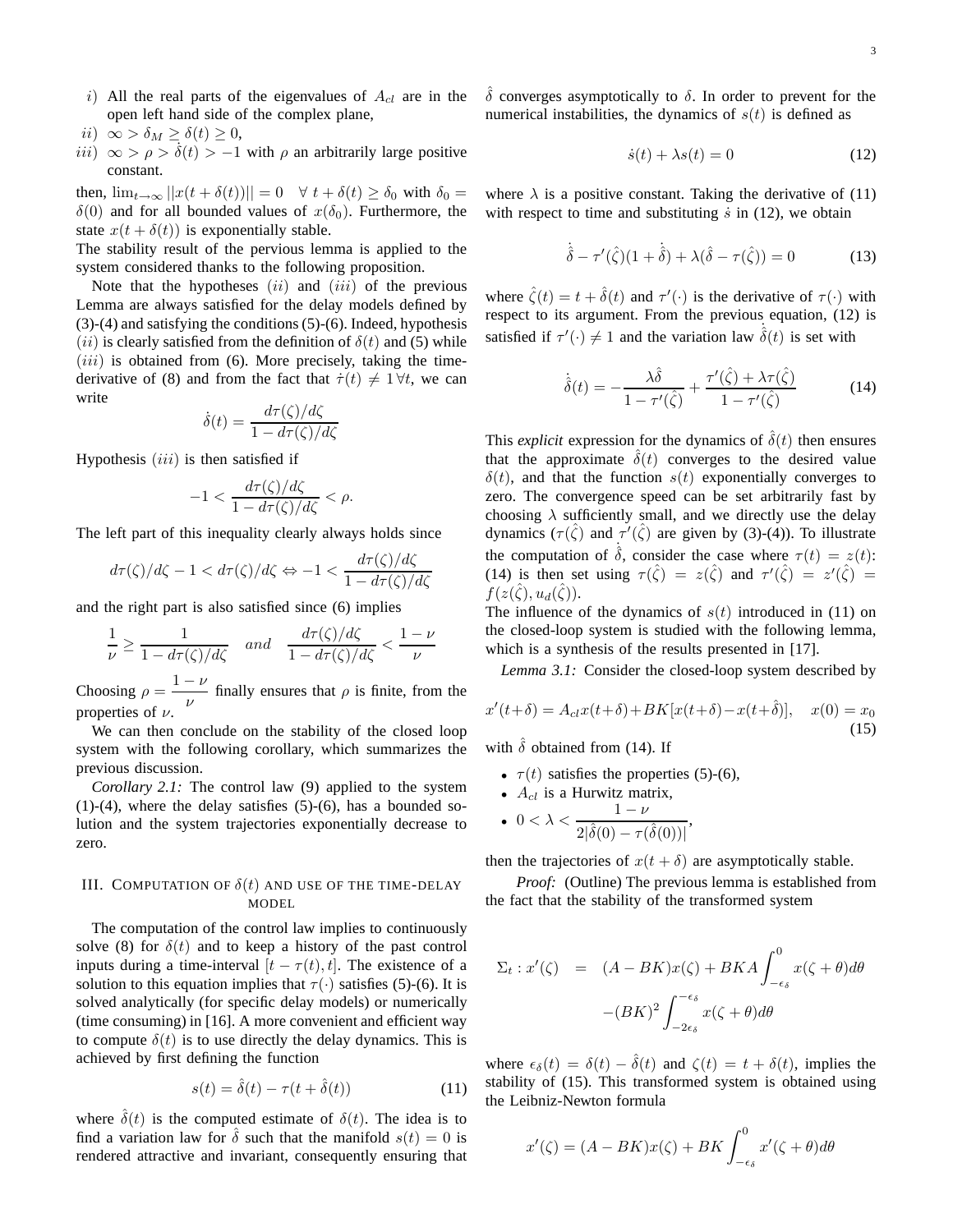The behaviour of  $\Sigma_t$  is then investigated thanks to the Lyapunov-Krasovskii functional [18]

$$
V(x(\zeta)) = x(\zeta)^T P x(\zeta)
$$
  
+ 
$$
\frac{1}{1 - \bar{\epsilon}_{\delta}} \int_{-\epsilon_{\delta}}^0 \left[ \int_{\zeta + \theta}^{\zeta} x(\mu)^T S x(\mu) d\mu \right] d\theta
$$
  
+ 
$$
\frac{\alpha}{1 - 2\bar{\epsilon}_{\delta}} \int_{-2\epsilon_{\delta}}^{-\epsilon_{\delta}} \left[ \int_{\zeta + \theta}^{\zeta} x(\mu)^T S x(\mu) d\mu \right] d\theta
$$

with P, S some positive definite matrices,  $\bar{\epsilon}_{\delta} \doteq \sup_{t} \dot{\epsilon}_{\delta}(t)$ and  $0 < \alpha < \frac{1 - 2\bar{\epsilon}_{\delta}}{2}$  $\frac{2c_{\theta}}{\bar{\epsilon}_{\delta}}$ . Taking the time-derivative of this functional along the system trajectories of (14)-(15) ensures, if the hypotheses of the lemma are satisfied, the stability of the system considered.

The previous lemma is now applied to the proposed control scheme in the following theorem.

*Theorem 3.1:* Consider the system (1) with  $(A, B)$  a controllable pair. Assume that the delay dynamics (3)-(4) is such that  $(5)-(6)$  hold for all t, then the feedback control law (9) based on the estimated predictor's horizon  $\delta(t)$  which dynamics are described by (14) with

$$
\tau'(\hat{\zeta}) = \frac{dh}{d\hat{\zeta}}(z(\hat{\zeta}), u_d(\hat{\zeta}))
$$
  

$$
\frac{dz}{d\hat{\zeta}}(\hat{\zeta}) = f(z(\hat{\zeta}), u_d(\hat{\zeta})), z(0) = z_0
$$

and  $\lambda$  satisfying the conditions stated in lemma 3.1, ensures that the trajectories of  $x(t)$  decrease asymptotically to zero.

*Proof:* First note that the time-shifted system

$$
x'(t + \delta) = Ax(t + \delta) + Bu(t)
$$

with  $u(t) = -Kx(t + \delta)$  writes as (15) by adding and subtracting  $B Kx(t + \delta)$  to the previous dynamic equation. Thanks to Lemma 3.1 and conditions (5)-(6), the proposed control law then allows for a pole placement on the timeshifted system described by the state  $x(t + \delta)$  and  $A_{cl}$  in (10) is made Hurwitz with a proper choice of  $K$ . Therefore, the time-shifted state converges asymptotically with the proposed control law. Finally, the stability of  $x(t)$  is deduced from the fact that the system  $(1)-(2)$  is linear and its states cannot diverge in finite time.

### IV. ROBUSTNESS ANALYSIS

The aim of this section is to study the robustness of the system (1)-(4) stabilized by the state feedback (9) with respect to some delay uncertainties. These uncertainties are due to the difference that may exist between the delay model (3)-(4) and the true delay induced by the communication channel.

## *A. Problem formulation*

In order to study the robustness of the control setup with respect to delay uncertainties, we investigate their influence on the dynamics of the closed-loop system. The dynamics of the estimated delay  $\hat{\tau}$  is obtained from

$$
\dot{\hat{z}}(t) = f_e(\hat{z}(t), u_{de}(t)), \quad \hat{z}(0) = \hat{z}_0 \tag{16}
$$

$$
\hat{\tau}(t) = h_e(\hat{z}(t), u_{de}(t)) \tag{17}
$$

where  $f_e(\cdot)$  and  $h_e(\cdot)$  are some continuous functions,  $\hat{z}$  is the internal state of the model and  $u_{de}$  is an exogenous input to this model, possibly including some network measurements. An example of such dynamics is provided by the Kalman filter updates in [1], determined by the combination of Kalman filtering and CUMSUM change-detection that sets the delay estimation strategy. Another possibility is to use some network models, such as the one provided in [2], which relate the dynamics of the emitters window size and of the routers queue length to the network protocol (the TCP case is investigated in the referred work).

The estimated delay satisfies the conditions  $\hat{\tau}_{max} \geq \hat{\tau}(t) \geq$ 0 and sup  $\hat{\tau}(t) = \hat{\nu} < 1$ . Considering that such a model exists and is compared to the actual network induced delay with the error parameters  $\epsilon_M$  and  $\bar{\epsilon}_M$  defined as  $\{\epsilon_M, \bar{\epsilon}_M\} \doteq$ sup $_{t}\left\{\epsilon(t), \epsilon(t)\right\}$ , where  $\epsilon(t) \doteq \tau(t) - \hat{\tau}(t)$ , the aim of this section is to determine if, for a chosen feedback gain  $K$ , the closed-loop system remains stable when  $\{\epsilon_M, \bar{\epsilon}_M\} \neq \{0, 0\}.$ The predicted state feedback is computed from the delay model and the resulting closed-loop system writes as

$$
\dot{x}(t) = Ax(t) + Bu(t - \tau(t))
$$
  
\n
$$
u(t) = -Ke^{A\hat{\delta}(t)} \left[ x(t) + e^{At} \int_t^{t + \hat{\delta}(t)} e^{-A\theta} Bu(\theta - \hat{\tau}(\theta)) d\theta \right]
$$

where  $\hat{\delta}(t) = \hat{\tau}(t + \hat{\delta}(t))$  is the prediction horizon computed from (16)-(17) ( $\hat{\tau} \neq \tau \Rightarrow \hat{\delta} \neq \delta$ ).

The controller output  $u(t)$  can be expressed, equivalently, as

$$
u(t) = -Kx(t + \hat{\delta}(t)) + \Delta_u(t) \tag{18}
$$

where

$$
\Delta_u(t) \doteq -Ke^{A(t+\hat{\delta}(t))} \int_t^{t+\hat{\delta}(t)} e^{-A\theta} B[u(\theta - \hat{\tau}(\theta)) - u(\theta - \tau(\theta))]d\theta
$$

The resulting closed-loop system is then defined by the functional differential equation

$$
x'(t+\delta(t)) = Ax(t+\delta(t)) - BKx(t+\hat{\delta}(t)) + B\Delta_u(t)
$$
 (19)

While a direct Lyapunov-Krasovskii analysis (similar to the one used in the previous section) of this problem is very conservative [19], some more interesting results can be obtained by neglecting the effect of  $\Delta_u$  in the previous dynamics.

Indeed, (18) can be expressed equivalently as  $u(t)$  –  $\Delta_u(t) = -Kx(t + \delta(t))$ , which can be considered as a functional equation with  $x(\cdot)$  as an input. If the delay is small,  $|\Delta_u(t)|/|u(t)|$  is small, and the dynamics of the functional equation is stable and fast converging. The effect of  $\Delta_u$  can then be easily ignored. The same conclusion holds when the estimation error is small, since

•  $\Delta_u$  is proportional to the difference  $u(\theta - \hat{\tau}(\theta)) - u(\theta - \hat{\tau}(\theta))$  $\tau(\theta)$ ) and is bounded since there is no singularity in the system and the integration is carried on a finite-time horizon,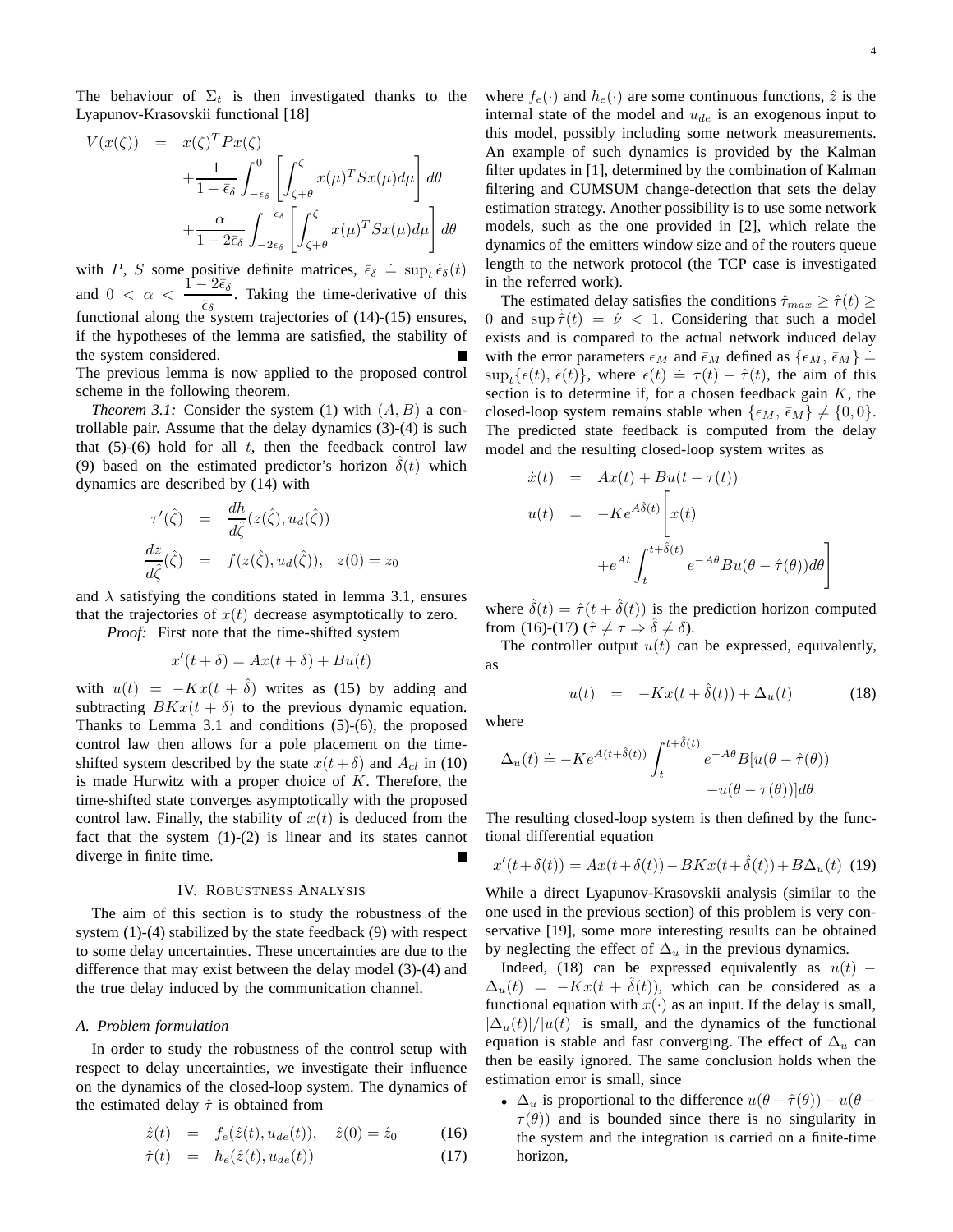

Fig. 2. Small gain formulation.

# •  $|u(t)|$  is proportional to  $|x(t + \hat{\delta}(t))|$ ,

which implies that  $|\Delta_u|$  is proportional to the distance  $|x(\theta)$  –  $x(\theta-\tau(\theta)+\delta(\theta-\tau(\theta)))$ , where  $\theta \in [t, t+\delta(t)]$ . If we suppose that this distance is sufficiently small to ensure the robustness of the origin stability, or if the delay is sufficiently small, then the stability of (19) can be deduced from the stability of

$$
x'(t + \delta(t)) = Ax(t + \delta(t)) - BKx(t + \hat{\delta}(t))
$$
 (20)

Note that this is a qualitative result based on the vanishing perturbation theory [20]. From a physical point of view, it is equivalent to consider that the main disturbing effect of the delay estimation error acts on the fundamental dynamics of (19).

### *B. Proposed solution*

We consider here the *small gain* approach for time-delay systems proposed in [21], applied to the stability analysis of

$$
x'(\zeta) = Ax(\zeta) - BKx(\zeta - \epsilon_{\delta}(t)) \tag{21}
$$
  
= 
$$
(A - BK)x(\zeta) + BK[x(\zeta) - x(\zeta - \epsilon_{\delta}(t))]
$$

where  $\epsilon_{\delta}(t) = \delta(t) - \hat{\delta}(t)$  and  $\zeta = t + \delta(t)$ . The previous equation is first written as a function of the average, constant value of the error  $\epsilon_a$  (i.e.  $\epsilon_a = [\max \epsilon(t) - \min \epsilon(t)]/2$ ) thanks to the relationship

$$
x(\zeta - \epsilon_{\delta}(t)) = x(\zeta - \epsilon_a) - \int_{\zeta - \epsilon_{\delta}(t)}^{\zeta - \epsilon_a} x'(\theta) d\theta
$$

Note that the average and maximum values of  $\epsilon_{\delta}(t)$  are the same as those of  $\epsilon(t)$ . The dynamics of the resulting system is then

$$
x'(\zeta) = Ax(\zeta) - BKx(\zeta - \epsilon_a)
$$
  
+BK 
$$
\int_{\zeta - \epsilon_{\delta}(t)}^{\zeta - \epsilon_a} [Ax(\theta) - BKx(\theta - \epsilon_{\delta}(\theta))] d\theta
$$

with  $x(\theta) = \phi(\theta), \theta \in [t_0 - \epsilon_M, t_0], (t_0, \phi) \in \mathbb{R}^+ \times C_{n, \epsilon_M}^{\nu}$ . The integral term in the previous equality is considered as an uncertainty and the closed-loop system writes as

$$
y_{sg} = G(u_{sg}), \quad u_{sg} = \Delta(y_{sg})
$$

where  $y_{sg} = [y_1 \, y_2]^T$ ,  $u_{sg} = [u_1 \, u_2]^T$ , and G and  $\Delta$  are defined as

$$
G : \begin{cases} x'(\zeta) = Ax(\zeta) - BKx(\zeta - \epsilon_a) + \epsilon_d BKu_2(\zeta) \\ y_1(t) = \frac{1}{\sqrt{1 - \overline{\epsilon}_M}} x(t) \end{cases}
$$
(22)  

$$
y_2(t) = Ax(t) - BKu_1(t)
$$
  

$$
\Delta : \begin{cases} u_1(t) = \Delta_1 y_1(t) = \sqrt{1 - \overline{\epsilon}_M} y_1(t - \epsilon(t)) \\ u_2(t) = \Delta_2 y_2(t) = \frac{1}{\epsilon_d} \int_{t - \epsilon_d(t)}^{t - \epsilon_d} y_2(\theta) d\theta \end{cases}
$$
(23)

where  $\epsilon_d = max{\epsilon_M - \epsilon_a; \epsilon_a - \epsilon_m}$  and  $\epsilon_m = inf_t(\epsilon(t))$ . The interconnection between G and  $\Delta$  is presented in figure IV-B. Note that this specific formulation aims at separating the expressions with constant (in G) and time dependent (in  $\Delta$ ) values of  $\epsilon_{\delta}(t)$ . The stability of the interconnected system is obtained by showing that the gain of both subsystems G and  $\Delta$  are less then one. The main advantage of this formulation is that the stability of the closed loop system is inferred from the stability of G, which is a system with a *constant* time-delay. More precisely, we first consider the following result [21]

$$
\gamma_0(\Delta_{kX_k}) \le 1
$$
, for all non-singular matrices  $X_k \in \mathbb{R}^{n \times n}$ ,  
 $k = 1, 2$ ,

where  $\gamma_0(\cdot)$ , the gain of the system considered, and  $\Delta_{kX_k}$  are defined respectively as

$$
\gamma_0(H) = \inf \{ \gamma | ||Hf||_2 \le \gamma ||f||_2, \text{ and} \Delta_{kX_k} f = X_k \Delta_k (X_k^{-1} f), \text{ for all } f \in L_{2+} \}.
$$

 $L_{2+}$  denotes the set of functions  $f : \overline{\mathbb{R}}_+ \to \mathbb{R}^n$ ,  $\overline{\mathbb{R}}$  being the closed set of square integrable reals, i.e.,  $\int_0^\infty ||f(t)||^2$  is well defined and finite. We can then conclude on the stability of (21) by applying the following proposition.

*Proposition 4.1:* [21] The input-output stability of system (21) is ensured if the scaled small gain problem

$$
\gamma_0(G_X) < 1 \text{ for } X = diag(X_1 \ X_2),
$$
\n
$$
X_1, X_2 \in \mathbb{R}^{n \times n} \text{ non singular,}
$$

has a solution, where  $G$  is described by (22).

Consequently, we have to find the sufficient conditions that the estimation error has to fulfil in order to ensure that the gain of  $G$  is bounded by one. This is done with the following proposition

*Proposition 4.2:* Consider the system G described by

$$
\dot{x}(t) = A_0 x(t) + A_1 x(t - r) + Eu(t) \n y(t) = G_0 x(t) + G_1 x(t - r) + Du(t),
$$

a given set of non-singular matrices  $\mathcal{X}$ , and  $\mathcal{Z} = \{X^T X | X \in$  $\{\mathcal{X}\}\$ . There exists a  $X \in \mathcal{X}$  such that  $\gamma_0(G_X) < 1$  if there exists a  $Z \in \mathcal{Z}$  and real matrices  $P = P^T$ ,  $Q_p$ ,  $S_p$ ,  $R_{pq} =$  $R_{qp}^T$ ,  $p = 0, 1, \ldots, N$ ,  $q = 0, 1, \ldots, N$  such that the following LMIs are satisfied:

$$
\begin{pmatrix}\n\tilde{\Delta} & -\tilde{D}^s & -\tilde{D}^a \\
-\tilde{D}^{sT} & R_d + S_d & 0 \\
-\tilde{D}^{aT} & 0 & 3S_d\n\end{pmatrix} > 0, \quad \begin{pmatrix}\nP & \tilde{Q} \\
\tilde{Q}^T & \tilde{R} + \tilde{S}\n\end{pmatrix} > 0
$$

where

$$
\tilde{Q} = (Q_0 \ Q_1 \ \dots \ Q_N), \quad \tilde{S} = \frac{1}{h} \operatorname{diag}(S_0 \ S_1 \ \dots \ S_N)
$$

$$
\tilde{R} = \begin{pmatrix} R_{00} & R_{01} & \dots \\ R_{01}^T & \ddots & \\ \vdots & \ddots & R_{NN} \end{pmatrix}, \quad h = \frac{r}{N}
$$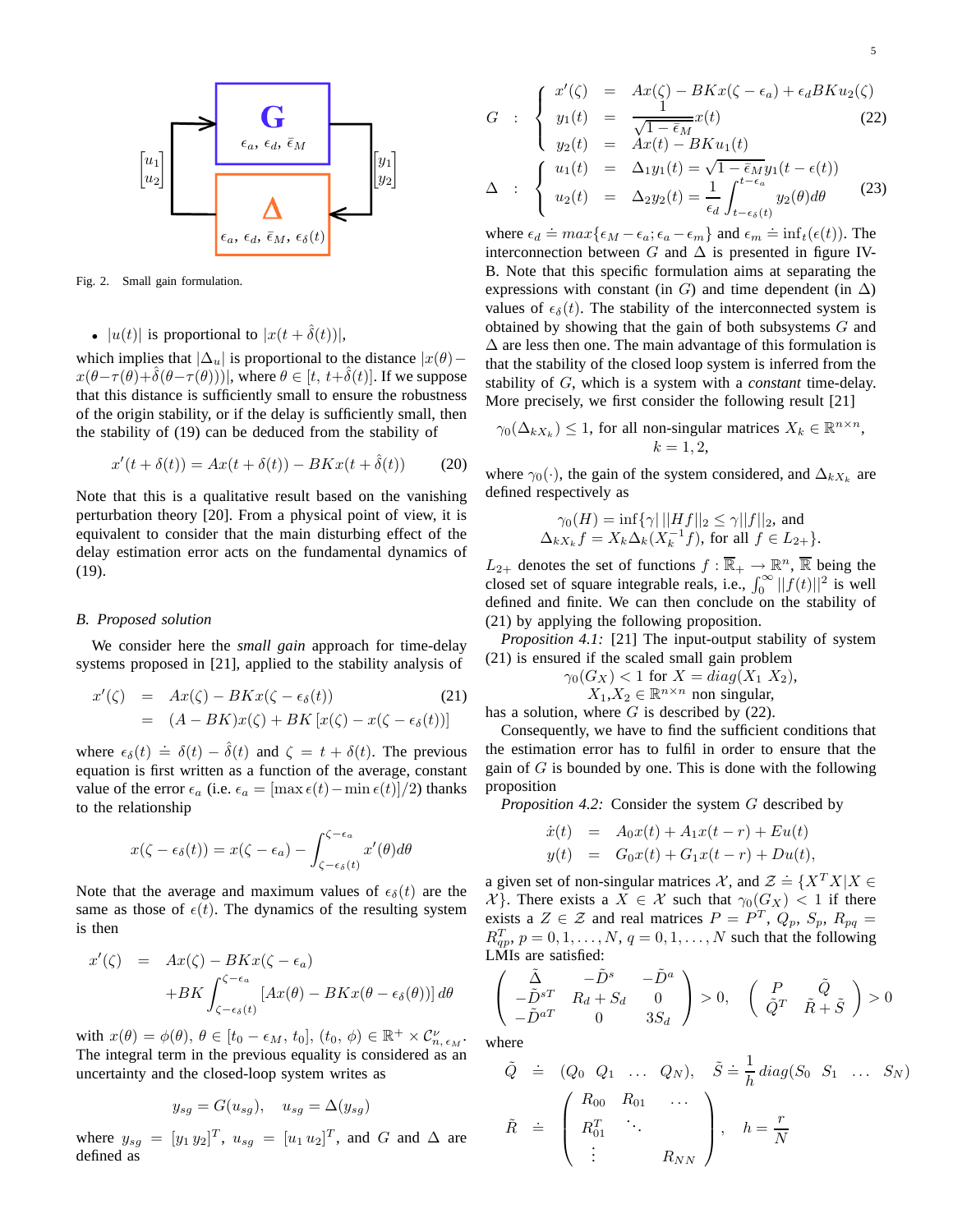$$
\tilde{\Delta} = \begin{pmatrix}\n\Delta_{00} & Q_N - PA_1 - G_0^T Z G_1 & -PE - G_0^T Z \\
(*) & S_N - G_1^T Z G_1 & -G_1^T Z D \\
(*) & (*) & Z - D^T Z D\n\end{pmatrix}
$$
\n
$$
\Delta_{00} = -PA_0 - A_0^T P - Q_0 - Q_0^T - S_0 - G_0^T Z G_0
$$
\n
$$
\tilde{D}^s = \begin{pmatrix}\nD_1^s & \dots & D_N^s\n\end{pmatrix}
$$
\n
$$
D_p^s = \begin{pmatrix}\n\frac{h}{2} A_0^T (Q_{p-1} + Q_p) + \frac{h}{2} (R_{0,p-1} + R_{0,p}) \\
\frac{h}{2} A_1^T (Q_{p-1} + Q_p) - \frac{h}{2} (R_{N,p-1} + R_{N,p}) \\
\frac{h}{2} E^T (Q_{p-1} + Q_p)\n\end{pmatrix}
$$
\n
$$
\tilde{D}^a = \begin{pmatrix}\nD_1^a & \dots & D_N^a\n\end{pmatrix}
$$
\n
$$
D_p^a = \frac{h}{2} \begin{pmatrix}\n-A_0^T (Q_{p-1} - Q_p) - (R_{0,p-1} - R_{0,p}) \\
-A_1^T (Q_{p-1} - Q_p) + (R_{N,p-1} - R_{N,p}) \\
E^T (Q_p - Q_{p-1})\n\end{pmatrix}
$$
\n
$$
R_d = \begin{pmatrix}\nR_{d11} & R_{d12} & \dots \\
R_{d12} & \ddots \\
\vdots & R_{dNN}\n\end{pmatrix}
$$
\n
$$
R_{dpq} = h(R_{p-1,q-1} - R_{pq})
$$

 $S_d$  = diag  $(S_{d1} \ S_{d2} \ \ldots \ S_{dN}), \ S_{dp} = S_{p-1} - S_p$ This result is applied to the system considered by using  $h = \frac{\epsilon_a}{\overline{N}}$  $\frac{c_a}{N}$  and

$$
\begin{cases}\nA_0 = A, & A_1 = -BK, & E = [0_{n \times n} \epsilon_d BK] \\
G_0 = \begin{bmatrix} \frac{1}{\sqrt{1 - \overline{\epsilon}_M}} I_n \\ A \end{bmatrix}, & G_1 = 0_{2n \times n} \\
D = \begin{bmatrix} 0_{n \times n} & 0_{n \times n} \\ -BK & 0_{n \times n} \end{bmatrix}\n\end{cases}
$$
\n(24)

from which we can compute the maximum average estimation error on the delay, for a given maximum variation of this error.

*Example 4.1:* Consider the "T" shape inverted pendulum described by the dynamics

$$
\dot{x} = \begin{bmatrix} 0 & 1 & 0 & 0 \\ -18.78 & 0 & 14.82 & 0 \\ 0 & 0 & 0 & 1 \\ 56.92 & 0 & -15.18 & 0 \end{bmatrix} x + \begin{bmatrix} 0 \\ 7.52 \\ 0 \\ -8.82 \end{bmatrix} u(t - \tau)
$$

The controller gain  $K$  is chosen such that the poles of the matrix  $A_{cl}$  are  $[-8 + 0.5i; -8 - 0.5i; -16; -32]$ . The results obtained in proposition 4.2 are applied with the relationships (24) and  $\epsilon_d = 2\epsilon_a$ . The estimated delay average  $\hat{\tau}(t)$  is based on the model proposed in [2] and depicted in figure 3(a).

This example aims at illustrating the fact that the closed-loop system remains stable if the error fits within the bounds estimated in this section. We suppose that the error and estimated delay maximum variations are the same:  $\bar{\epsilon}_M = \hat{\nu} = 0.6167$ , which gives  $\epsilon_a = 5.9 \text{ms}$ . The error trial function is  $\epsilon(t) =$  $\epsilon_a + \epsilon_a \sin \left( \frac{\bar{\epsilon}_M}{\bar{\epsilon}_M} \right)$  $\left(\frac{\bar{\varepsilon}_M}{\varepsilon_a}t\right)$  and we study the system response when the actual delay is  $\tau(t) = \hat{\tau}(t) + \epsilon(t)$  or  $\tau(t) = \hat{\tau}(t) - \epsilon(t)$ . The system response to a non zero initial condition is presented in figure 3(a) in the first case and in figure 3(b) in the second case. The oscillating delay  $\tau(t)$  applies to the data travelling from the control setup to the system, while the estimation  $\hat{\tau}(t)$ 



is used to compute the predictor horizon. The time evolutions of the pendulum angle  $\theta(t)$  and position  $z(t)$  illustrate the sensitivity of the system to the estimation error.

This simulation result illustrates the capability of the proposed control law to stabilize the system considered when the error satisfies the conditions established in this section. Note that the closed-loop system fails to stabilize if  $\epsilon_a$  is increased by 2 ms.

#### V. CONCLUSIONS

In this paper we have investigated the problem of remote stabilization via communication networks, which is formulated as the problem of stabilizing an open-loop unstable system with a time-varying delay with known dynamics. The proposed controller results in an exponentially converging closed-loop system, under weak assumptions. The controller is based on a  $\delta(t)$ -step ahead predictor, where  $\delta(t)$  is the solution of the implicit equation  $\delta - \tau(t + \delta) = 0$ , which is shown to be solved if the time delay is bounded. A dynamic solution of this equation is detailed, allowing for the explicit use of the average network dynamics in the control law. The robustness of the control law with respect to time-delay uncertainties is also studied and a LMI formulation allows to compute the maximum admissible bounds on the delay estimation error. We have presented a simulation showing the capability of this controller to robustly stabilize a system when the average delay is estimated and the actual delay satisfies some computed error bounds.

#### **REFERENCES**

- [1] K. Jacobsson, N. Möller, K. H. Johansson, and H. Hjalmarsson, "Some modeling and estimation issues in traffic control of heterogeneous networks," in *Proc. of the* 16<sup>th</sup> *Int. Symp. on Math. Th. of Net. and Syst.*, Leuven, Belgium, July 2004.
- [2] V. Misra, W.-B. Gong, and D. Towsley, "Fluid-based analysis of a network of AQM routers supporting TCP flows with an application to RED," in *Proc. of ACM SIGCOMM'00*, Stockholm, Sweden, Sept. 2000.
- [3] H. Mounier and G. Bastin, "Compartmental modelling for congestion control in communication systems," in *Proc. of the IFAC NOLCOS Conf.*, St Peterburg, July 2001.